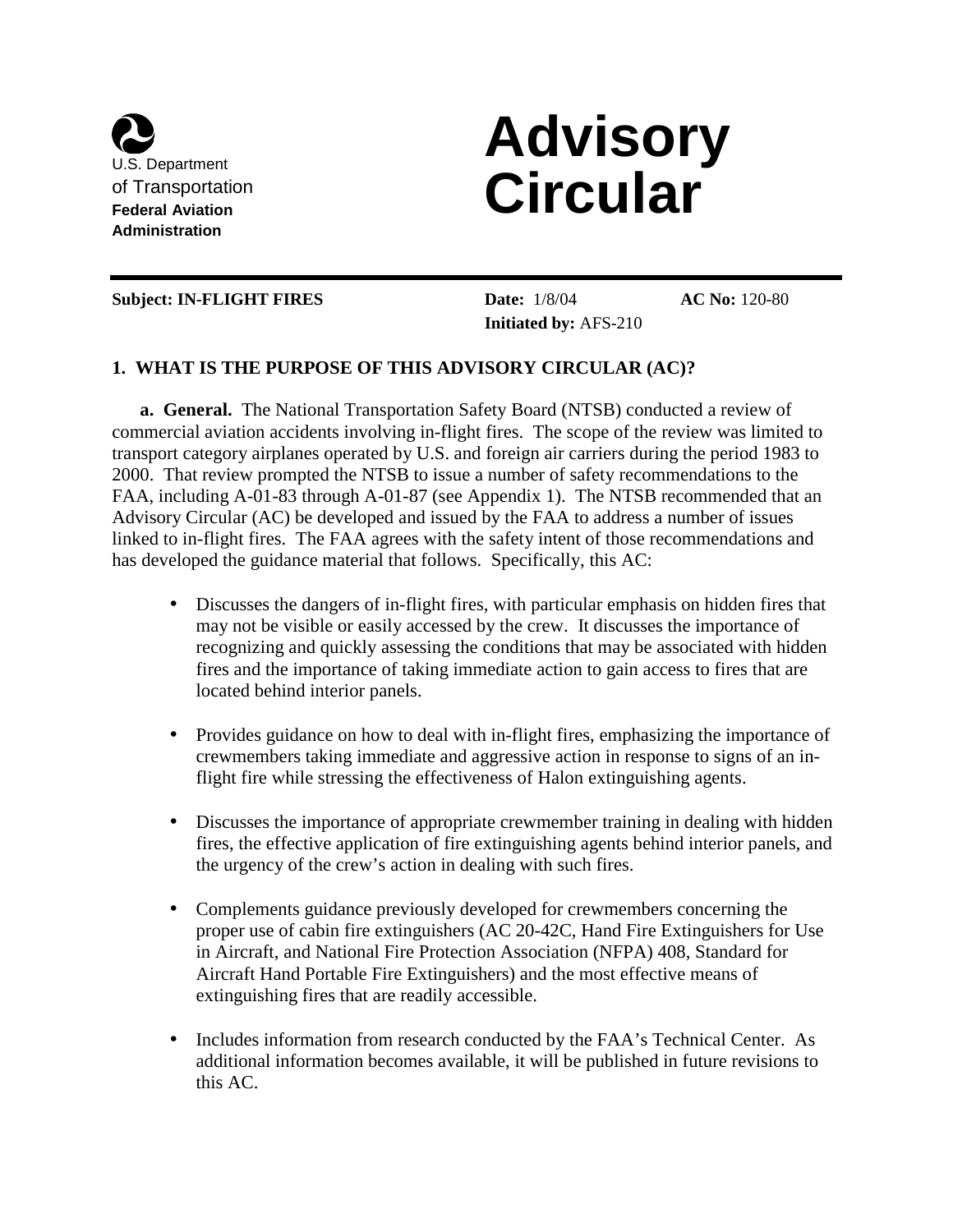**b. Who should read this AC?** Crewmembers operating transport category airplanes under 14 CFR part 121; also, crewmembers of passenger-carrying airplanes operating under other parts, including parts 125, 135, and 91. In particular, directors of safety, directors of operations, chief pilots, and training managers should read this AC.

**c. Using this AC.** When tailored to a specific aircraft and operators' procedures, the suggested guidelines presented in this AC provide a good framework for defense against in-flight fires. However, approved manufacturer's procedures and company procedures take precedence over the information presented in this AC. The importance of crewmembers taking immediate and aggressive action to locate the source, gain access, and effectively apply extinguishing agents to hidden fires cannot be overstressed. This task is complicated by the multitude of cabin configurations that are currently in use throughout the industry. For this reason there is no single formula for fighting/extinguishing in-flight fires.

#### **2. DEFINITIONS.**

**a. Aggressively Pursue.** Aggressively pursuing a fire means taking immediate action to determine the source of hot spots, smoke and/or flames. The crew should quickly evaluate the situation; gain access to the fire and attack the fire using all available resources, which may include deadheading crewmembers or able-bodied passengers (ABP).

**b. Cheek Area.** This term describes the area just below the floor, outboard of the cargo compartment areas. In narrow and widebody aircraft this area houses wire bundles, hydraulic lines, and other electrical components. (See Appendix 2.)

**c. Circuit Breaker.** CBs are designed to open an electrical circuit automatically at a predetermined overload of current.

**d. Halon.** Halon is a liquefied gas that extinguishes fires by chemically interrupting a fire's combustion chain reaction, rather than physically smothering it. This characteristic is one of the main reasons that Halon extinguishers are effective when the exact source of the fire cannot be positively determined. Halon fire extinguishing agents that have been approved for use in aircraft include Halon 1211, Halon 1301, and a combination of the two (Halon 1211/1301) Both are typified as "clean agents," leaving no agent residue after discharge.

**(1) Halon 1211.** The chemical name is bromochlorodifluoromethane. Halon 1211 is a multipurpose, Class A, B, and C rated agent that is effective against fires fueled by flammable liquids. Halon 1211 fire extinguishers discharge in an 85 percent liquid stream, giving the agent a range of 9-to-15 feet, which offers a significant advantage in fighting fires in large aircraft cabins.

**(2) Halon 1301.** The chemical name is bromotrifluomethane. Halon 1301 has Class A, B, and C capability in total flooding systems; however, Halon 1301 has limited Class A capability when used in portable fire extinguishers. The useable range of a Halon 1301 extinguisher is slightly less than that of a 1201 extinguisher.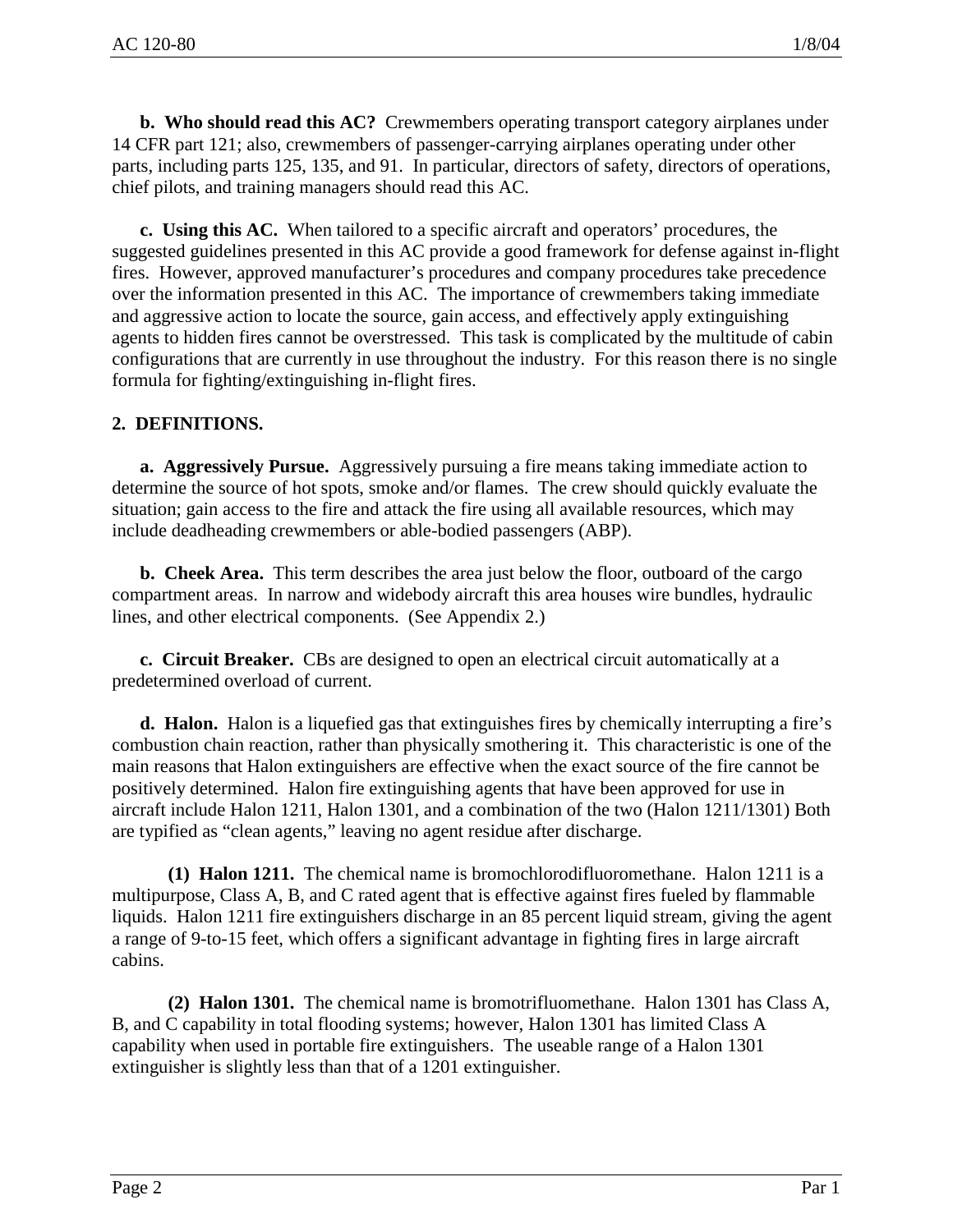**e. Hidden Fires.** Fires that are "hidden" are not readily accessible, may be difficult to locate and are more challenging to extinguish. Some examples of hidden fires would be fires behind sidewall paneling or in overhead areas.

**f. Overhead Area.** Area within the aircraft fuselage located above the ceiling panels. This area ranges in volume, depending on the aircraft type. In a narrowbody transport, this area may be only several inches high running the length of the fuselage. In widebody aircraft, however, this volume is much larger, and may range in height from 2 to 4 feet or more. A typical overhead area contains components of the aircraft's entertainment system, numerous wiring bundles, control surface cables, portions of the air conditioning system, passenger emergency oxygen system and other systems. (See Appendix 2.)

**g. Return Air Grills.** These are vents located along the baseboard area of each sidewall of the passenger cabin. Most transport category aircraft have air conditioning systems that supply conditioned air near the cabin ceiling. This air flows in a top-to-bottom direction, exiting through the return grills, and eventually out the fuselage via the outflow valve(s).

**h. Recirculation Fan.** These units are typically located in the overhead area, and are used to recirculate air in this space, to prevent elevated temperatures, and to remove stagnant air.

**i. Smoldering Fire.** A smoldering fire is characterized by combustion without a visible flame and a slow combustion rate. A smoldering fire left unattended or a fire that has not been completely extinguished can ignite and grow into a larger uncontrollable fire in a short time.

**j. Suppressed Fire.** A fire that has been partially extinguished which may or may not have visible flames. A suppressed fire if not extinguished, may re-establish itself and grow into a larger, uncontrollable fire in a short period of time.

#### **3. WHAT ARE SOME OF THE MORE SUBTLE CAUSES OF IN-FLIGHT FIRES?**

**a. Wiring Failures.** A majority of hidden in-flight fires are the result of electrical arcs along wire bundles. In most cases, the electrical arc acts as the initiating event, igniting other surrounding materials. The surface of insulation materials is often a conveyer of these initiating events, as contamination from spillage, accumulated dirt/dust, lubrication or corrosion inhibitors on these surfaces can promote flame spread (uncontaminated insulation materials are generally very fire resistant). In other instances, the re-setting of a tripped circuit breaker can overheat wiring, ultimately leading to failure and arcing, causing the same chain of events.

**b. Electrical Component Failures.** Electrical motors can overheat, bind, and fail, and possibly ignite surrounding materials. The spread of fire in these instances is exacerbated by an accumulation of contaminants in the immediate area.

**c. Lightning Strikes.** Although very infrequent, there have been instances in which a lightning strike has initiated a fire. In these instances faulty or contaminated insulation material contributed to the fire.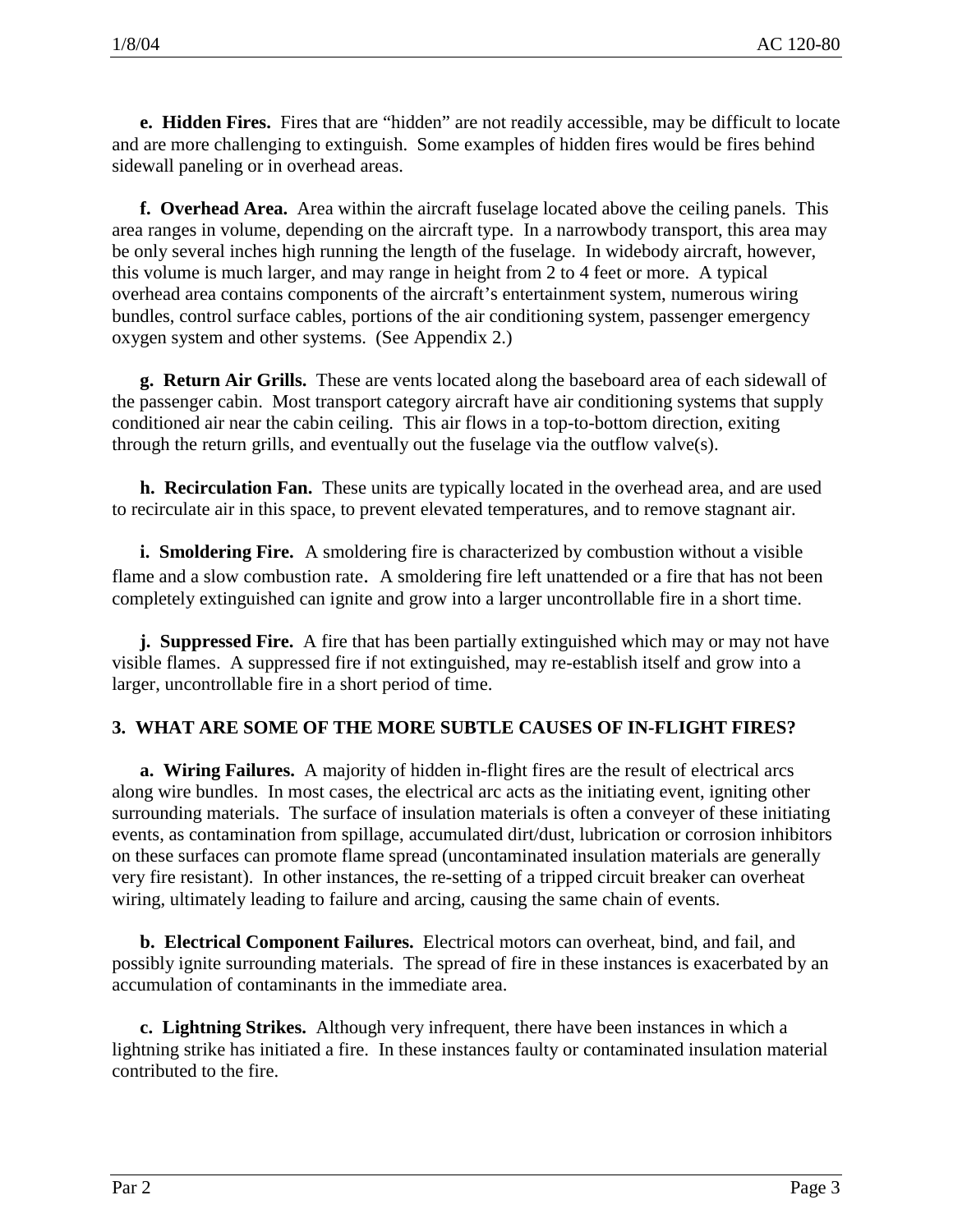**d. Bleed Air Leaks.** Aircraft with systems that use air from the engine (bleed air) depend on a series of pneumatic lines to deliver the air supply. A failure of any of these supply lines, if left unchecked, can cause high temperatures in the surrounding area and damage to the aircraft's equipment, wiring, and associated components. High temperature bleed air leaks have been known to cause in-flight fires and structural damage.

**e. Faulty Circuit Protection.** A malfunctioning CB that does not open (trip) when an abnormally high current draw is detected may cause the affected unit or associated wiring to overheat and ignite.

# **4. WHAT ARE SOME OF THE INDICATIONS OF HIDDEN FIRES?**

**a. Abnormal Operation or Disassociated Component Failures.** Failure or uncommanded operation of an aircraft component may indicate a developing fire. Electrical connections and the components themselves may have been damaged by a fire in the area of the component or at any point along its power supply line. For this reason cabin crewmembers should report all failures of electrical items to the flightcrew in accordance with company policy.

**b. Circuit Breakers.** Circuit Breaker(s) tripping, especially multiple breakers such as entertainment systems, coffee makers, etc., may be an indication of damage occurring in a hidden area common to the affected components.

**c. Hot Spots.** Hot spots on the floor, sidewall, ceiling or other panels should be immediately investigated.

**d. Odor.** This may be one of your first indications of an impending fire. Never ignore a strange odor; you need to identify its source as soon as possible.

**e. Visual Sighting – Smoke.** Smoke coming from vents or seams between interior panels, especially from the ceiling area, is a sure sign of a problem, and you should take immediate action to determine the source.

#### **5. WHAT ARE SOME OF THE RESOURCES AVAILABLE FOR FIGHTING IN-FLIGHT FIRES?**

**a.** The answer depends on the aircraft's specific cabin configuration, which may vary within types. Therefore, crewmembers should include this subject in crew briefings as suggested in AC 120-48, Communication and Coordination Between Flight Crewmembers and Flight Attendants.

**b.** In addition to the aircraft's required emergency equipment, crewmembers should also consider those items that are not normally thought of as fire fighting aids. For example, non-alcoholic beverages such as coffee, soda, juice, or water may be poured onto a fire. A carbonated beverage may be used as a fire extinguisher by shaking up the can or bottle, opening the top, and spraying the contents at the base of the fire. Additionally, wet blankets or pillows may be used as smothering devices to help extinguish a fire and prevent re-ignition. Any of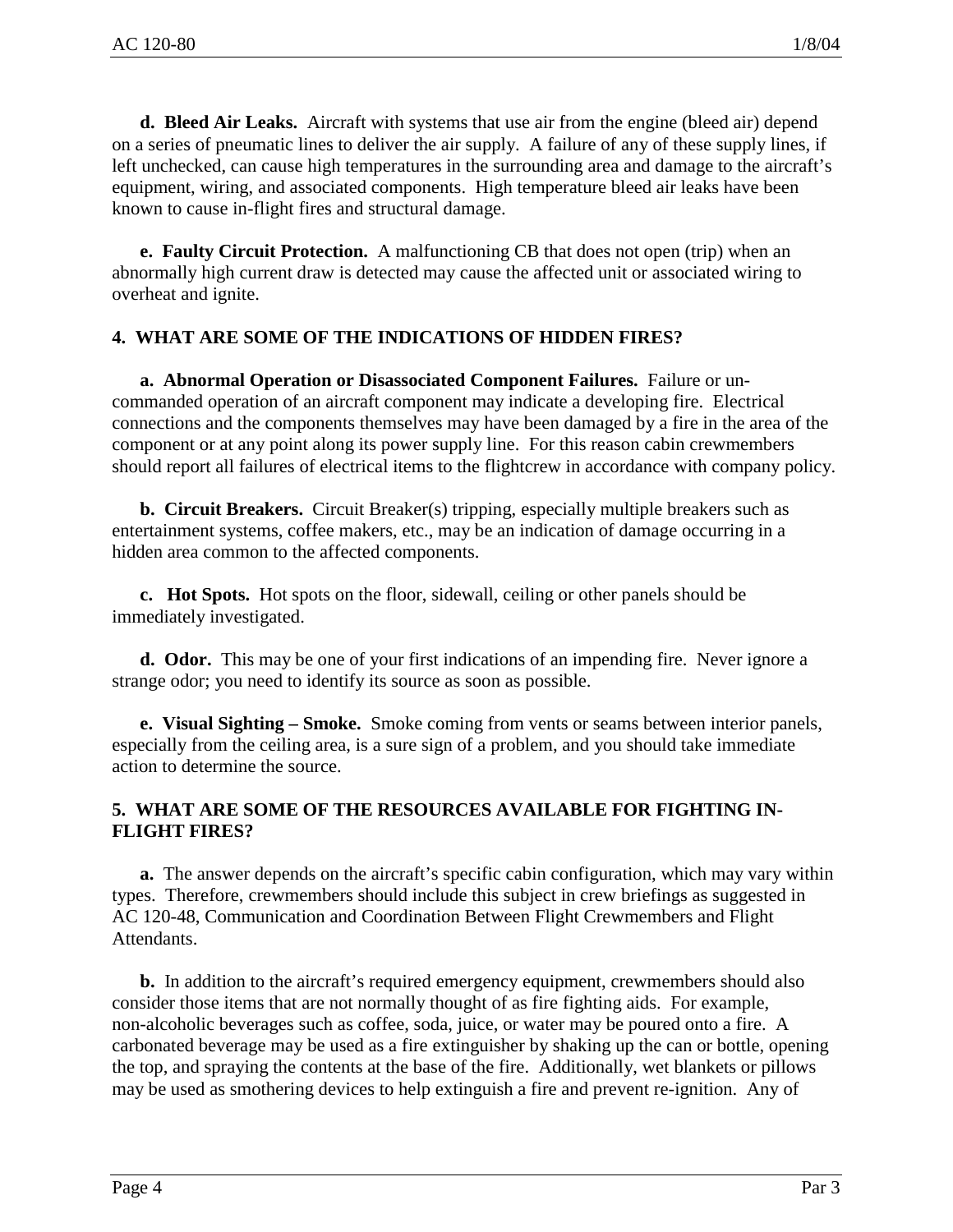these suggestions may prove to be effective as possible fire fighting methods. These examples are not meant to be all-inclusive, and crewmembers should consider what other items might be useful.

**c.** Crewmembers should consider deadheading crewmembers and able-bodied passengers (ABP) as additional resources when combating a fire. The ability to enlist the help of qualified individuals, especially on a single flight attendant operation, might be very valuable in combating a fire and communicating with the flight deck crewmembers. Regardless of the type of operation, crewmembers should consider and use all available resources when faced with an in-flight fire.

#### **6. FIRE EXTINGUISHERS.**

**a. Which type of fire extinguisher should I use**? Immediate and aggressive action when confronted with a potential fire is much more important than delaying while you attempt to classify a particular fire. As a general rule Halon fire extinguishers are your best choice since Halon is classified as a multipurpose (Class A, B, & C fires) agent. Halon extinguishes fires by chemically interrupting a fire's combustion chain reaction, rather than by physically smothering the fire. Approved Halon-type extinguishers are three times as effective as Carbon Dioxide  $(CO<sub>2</sub>)$ extinguishers with the same weight of extinguishing agent.

**b.** When a fire is discovered, the initial focus should be on extinguishing the fire and then following-up with the appropriate class of fire extinguisher. Generally, you should consider using the first available extinguisher rather than delaying your fire fighting efforts while you locate the most appropriate extinguisher. After you have initially suppressed the fire or exhausted the first fire extinguisher, you should use the preferred extinguishing agent for the class of fire to maintain control or extinguish the fire. (See Appendix 4.)

**c.** There are a few exceptions to this general guidance. A water fire extinguisher  $(H_2O)$ should not be discharged directly into a CB panel or an electrical outlet. Nor should water be used to combat a liquid fire (e.g., grease or fuel) that is pooled or has collected on a non-porous surface. The use of an  $H_2O$  extinguisher on a fire fueled by flammable liquids is acceptable if the surface has absorbed the liquid, such as gasoline poured on a seat or other absorbent material.

**d. Why is it important to keep hand-held fire extinguishers upright?** Hand-held fire extinguishers are designed to be used in the upright position. Most extinguishers have been designed with a center siphon tube that extends to the bottom of the canister. Placing a fire extinguisher on its side or upside down prevents the agent from flowing through the tubing, which has been designed to collect the agent from the bottom of the canister. Laying the extinguisher on its side or turning it upside down to aim at the ceiling may limit the amount of extinguishing agent that is available to be discharged, thereby reducing the extinguisher's fire fighting capacity. Consequently, fire extinguishers equipped with flexible discharge hoses and nozzles are better suited to handle fires that may require discharging the agent in an upward direction or in any other situation requiring flexibility. The installation and use of fire extinguishers with flexible hoses is highly desirable for these reasons.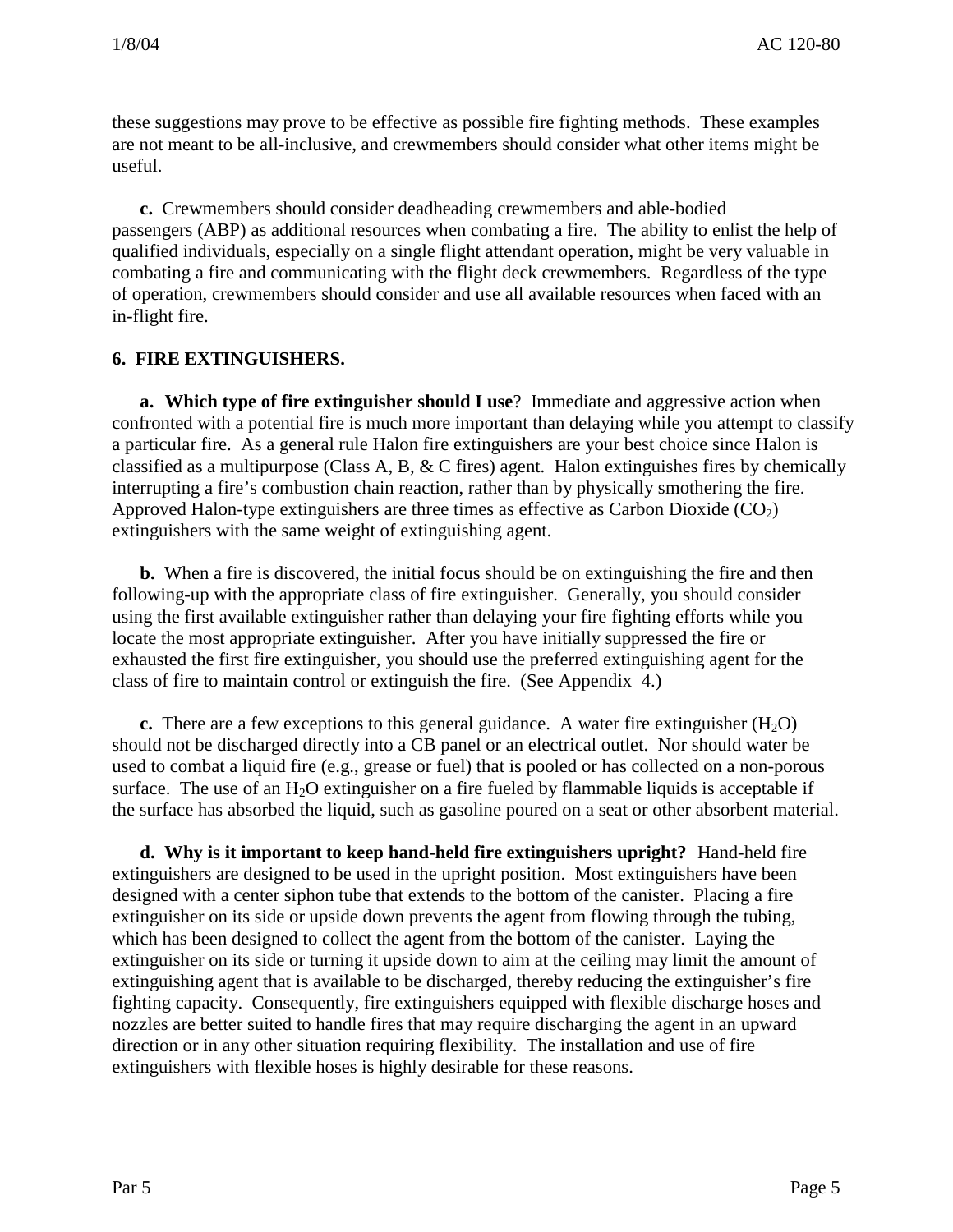# **7. CAN HALON CAUSE HARM TO PASSENGERS AND CREW?**

**a. Generally speaking, no.** Various publications, including AC 20-42C, caution against exposure to "high levels" of Halon in confined spaces, citing the possibility of dizziness, impaired coordination, and reduced mental sharpness. AC 20-42C also provides guidelines that describe what is meant by the term "high level" and further states that these levels should not be exceeded in ventilated or non-ventilated passenger compartments on aircraft. However, studies have shown that discharging all of the hand-held Halon extinguishers required by regulation in the passenger cabin of an air carrier aircraft will not exceed the maximum concentration levels of Halon vapor specified in AC 20-42C or by NFPA 408 guidelines.

**b.** NTSB investigations of in-flight fires indicate that crewmembers have been hesitant to use Halon extinguishers during flight because of mistaken ideas about adverse effects of Halon. In one instance, a flight attendant went to the flight deck to inform the flightcrew of a fire and asked the captain whether to spray Halon into a vent where she suspected a fire. The captain instructed her not to use the Halon extinguisher, indicating he was concerned about spraying Halon in the cabin. In another instance, an off-duty company pilot considered using a Halon fire extinguisher, but decided against doing so because he was concerned that the Halon "would take away more oxygen." In each instance, the crewmembers lost critical time and delayed the aggressive pursuit of the fire.

**c.** The NTSB has expressed concern that risks of exceeding the maximum recommended levels of Halon gas outlined in AC 20-42C have been overemphasized in crewmember training programs, especially when compared to the risks of an in-flight fire. The NTSB emphasizes "…that the potential harmful effects on passengers and crew [of Halon] are negligible compared to the safety benefits achieved by fighting in-flight fires aggressively." The toxic effects of a typical aircraft seat fire, for example, far outweigh the potential toxic effects of discharging a Halon fire extinguisher.

# **8. QUESTIONS FOR CREWMEMBERS TO CONSIDER.**

**a. How critical are small in-flight fires?** In-flight fires left unattended, particularly those that are not readily accessible, may lead to catastrophic failure and have resulted in the complete loss of airplanes. Fire tests conducted by various regulatory authorities have shown that fires allowed to spread into the aircraft's overhead area may become uncontrollable in as few as 8-10 minutes.

Studies have also shown that a flightcrew may have as few as 15-20 minutes to get an aircraft on the ground if the crew allows a hidden fire to progress without any intervention. Appendix 3 provides various illustrations of the time from the first indication to the crew of the presence of a hidden fire until it becomes catastrophically uncontrollable. These studies and other experience indicate that flight crewmembers should begin planning for an emergency landing as soon as possible after the first indication of fire. Delaying the aircraft's descent by only a couple of minutes might make the difference between a successful landing and evacuation and complete loss of an aircraft and its occupants.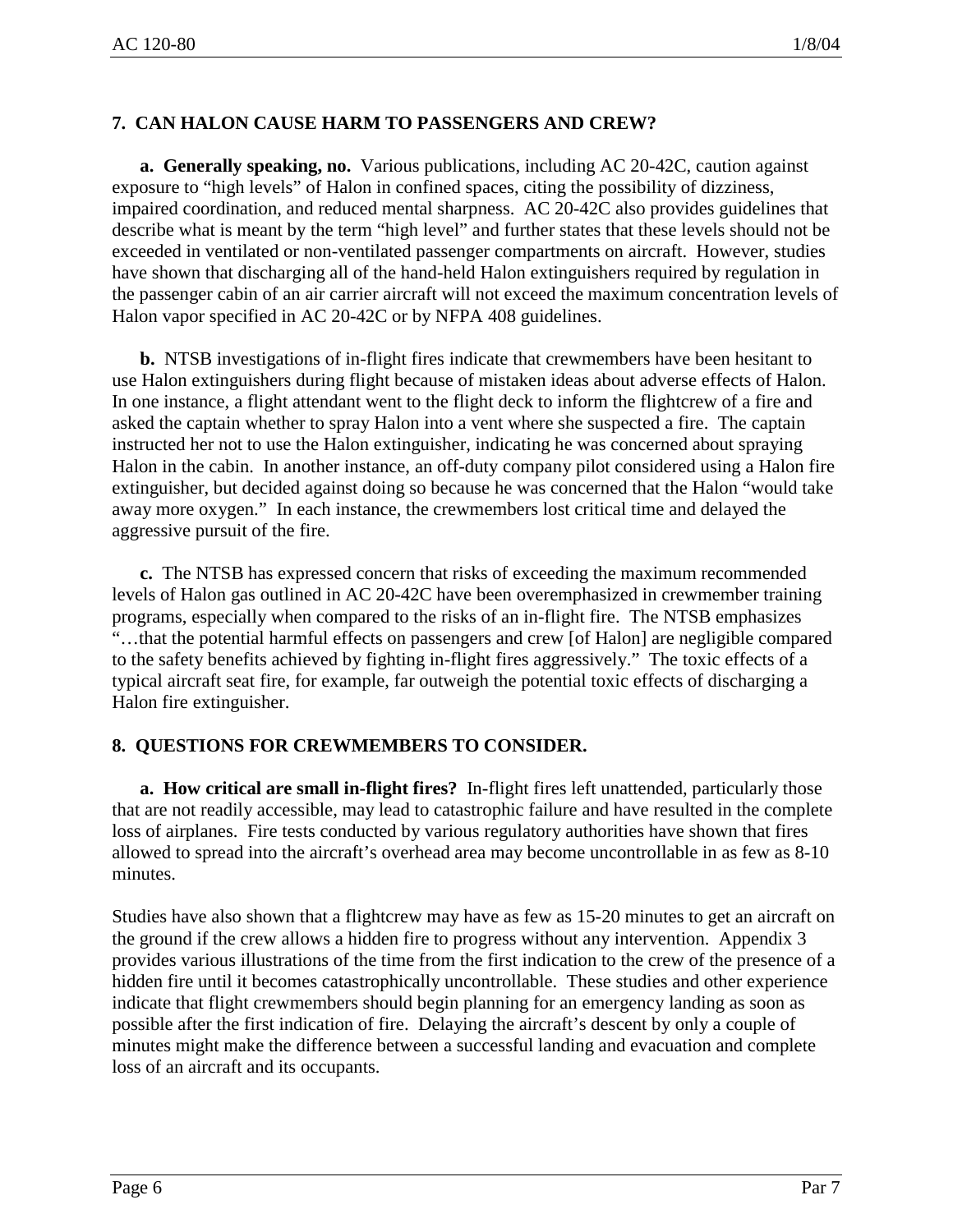**b. As a crewmember, what should I do if I suspect a hidden fire?** In accordance with company policies and procedures, coordinate with other crewmembers as applicable and take immediate and aggressive action to locate and extinguish the fire.

**c. Is it necessary that I locate the exact source of a fire before applying extinguishing agent?** If possible, yes. For example, a fire located behind a panel or within a cupboard area in the lavatory probably would not be successfully extinguished by discharging a fire extinguisher into the lavatory without first opening the cupboard or gaining access to the area behind the panel where the fire is located. An additional example would be a fire in the overhead area above a ceiling. Depending on the volume of the overhead area, discharging a fire extinguisher randomly without attacking the base of the flames or smoldering material probably would have no effect on the fire. It is unlikely that a fire in this area would be extinguished unless extinguishing agents were applied directly to the base or source of the fire.

**d. Should I consider cutting or punching a hole in an aircraft cabin wall, ceiling, or floor panel in order to gain access to a fire?** If this is the only way to gain access to the fire, yes. In this situation, the risk of damaging equipment behind the paneling and the possibility of creating a bigger problem must be weighed against the catastrophic potential of in-flight fires left unattended.

**e. What resources can I use to access hidden fires?** You should consider all available resources to access a hidden fire. Items found in carry-on baggage might be useful nontraditional resources, such as a shoehorn, knitting or crocheting needles, walking canes, and fairly rigid items that could pry apart paneling.

One of the best defenses is to be familiar with the interior configuration of the specific aircraft. This familiarity provides clues as to what tools would be most effective when trying to gain access to hidden areas of the aircraft. For example:

- Some aircraft are equipped with a manual release tool that is designed to open the oxygen compartments. This device may be used to separate or pull apart sidewall panels to permit access to a hidden fire.
- Some B-747-200s have cabin ceiling speaker covers that can be removed by simply snapping them out of their fixture. The removal of theses covers provides access to the overhead in the immediate area of the speaker fixture.
- Equipment located in raft survival kits that are not an integral part of a survival raft may be useful for gaining access to hidden fires.
- Galley equipment such as casserole or ice tongs, metal cutlery, or similar items may be useful in separating interior panels.

One of the most important elements in successfully combating an in-flight fire is an individual's own resourcefulness and determination in accessing hidden areas within the aircraft.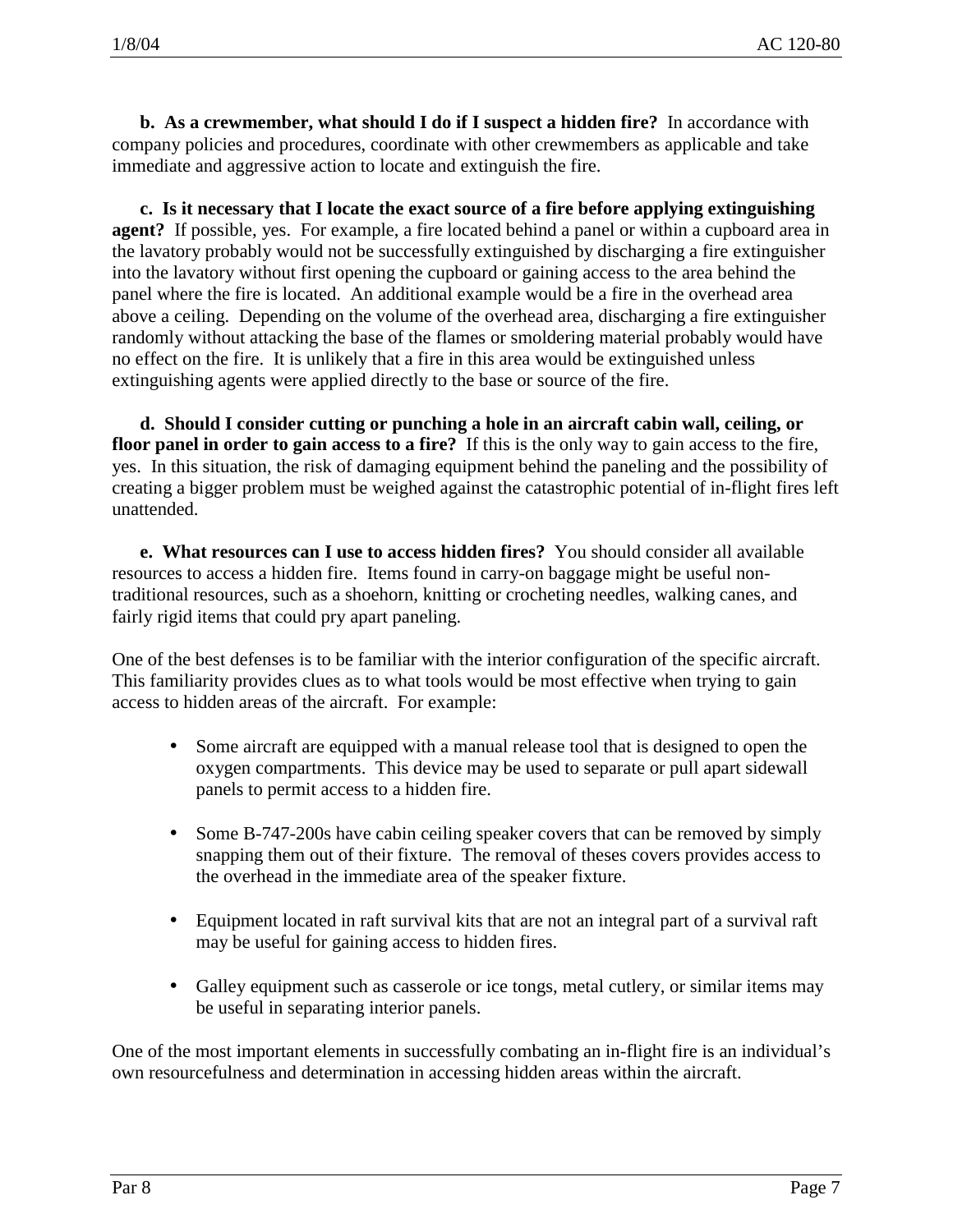**f. What is the best way to locate hot spots on a door or interior panel before attempting to open or remove it?** While there is no single best method, we suggest using the back of your hand instead of your fingers or palm. The skin on the back of your hand is more sensitive to temperature variations than your palm or fingertips. Using the back of your hand allows you to be more aware of temperature fluctuations as you run your hand along a panel making it easier to locate hot spots on the panel. Also, using the back of the hand protects your palm and fingers from being immobilized in case the object is so hot that it could burn your hand. For example, if you were to grasp a hot door handle (e.g., lavatory door) using the palm of your hand, there is the possibility of burning your hand. A burned hand would make your fire fighting activities more difficult and could cause a delay in extinguishing the fire and conducting an evacuation of passengers.

#### **g. As a crewmember, if I suspect a fire in a lavatory, what action should I take?**

**(1)** If you suspect a fire in a lavatory you should immediately notify another crewmember, get the closest fire extinguisher and check the door for heat.

**(2)** Cautiously and slowly open the lavatory door. Try to locate the source of the fire and discharge the fire extinguisher at the base of the fire. If you cannot clearly identify the source of the fire aggressively attempt to locate the cause of the smoke and extinguish the fire. If the base of the flames or the source of the fire cannot be readily identified, do not discharge the agent with the intent of suffocating the smoke. This is not an effective way to fight a fire and would only waste valuable extinguishing agent when the source or base of the fire is not accessible. Remember, it is critically important that you protect yourself from the effects of smoke and fumes while attempting to fight a fire. Do not enter an enclosed area or begin to battle a fire that is generating heavy smoke without first donning your protective breathing equipment (PBE). A small fire can quickly grow to be large and uncontrollable. Time is critical when combating an in-flight fire and every available resource must be used to locate and extinguish it. Research has shown that a fire left uncontained can destroy an aircraft in as few as 20 minutes and a smoke filled cabin can be completely consumed by fire in as few as 6 to 10 minutes.

#### **9. WHEN NOTIFIED OF A CABIN FIRE WHAT ACTIONS SHOULD THE FLIGHTCREW TAKE?**

**a.** Technical evaluations and actual experience indicate that flight deck crewmembers should immediately follow company approved emergency procedures, notify ATC, and begin planning for an emergency landing as soon as possible. Delaying decent by only a couple of minutes may make the difference between a successful landing and evacuation and complete loss of the aircraft. If there is a fire in the flight deck compartment, pilots should notify the flight attendant(s) to prepare the cabin occupants for an emergency landing and evacuation in accordance with company procedures and, if appropriate, assist in fighting the fire.

**b.** Flight crewmembers must don smoke goggles and oxygen masks at the first indication of smoke or fumes and before accomplishing any abnormal or emergency procedures associated with smoke or fume elimination in accordance with your company's approved procedures and/or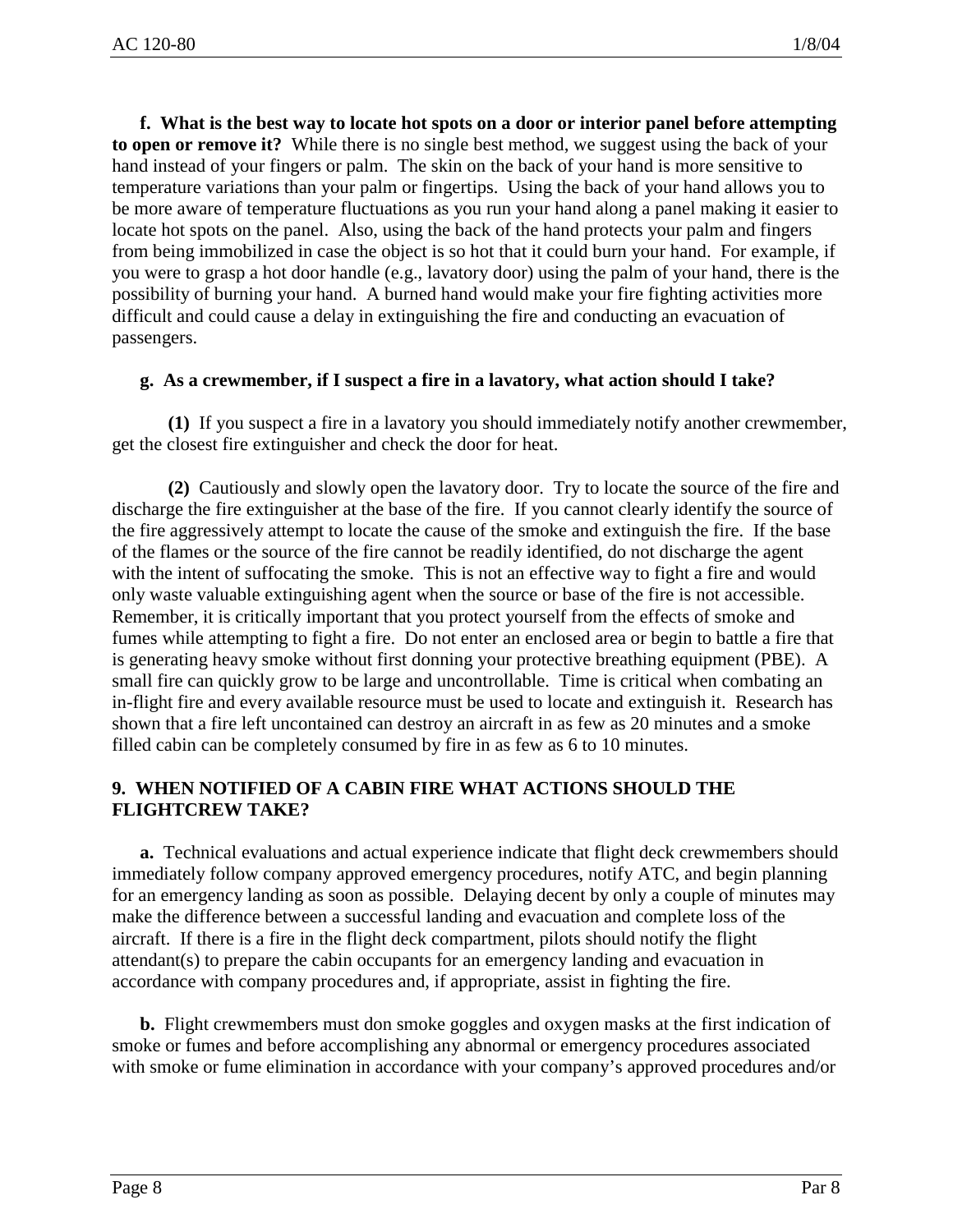the manufacturer's recommendations. Any delay might result in a crewmembers' inability to breathe and/or see.

**c.** Smoke and fume elimination procedures are designed primarily to evacuate the cabin of foreign pollutants. These procedures are not designed to eliminate the cause of the pollutant but rather to increase the aircraft's airflow to evacuate the pollutant. If the cause of the pollutant is a fire and the fire has not been extinguished, it is possible to worsen the situation by increasing airflow through the area where the fire or smoldering condition exists. For this reason, it is important to extinguish the fire first. If the original source of the fire cannot be determined, exercise caution when attempting to eliminate smoke and fumes from the aircraft. Your best defense as a flight crewmember is to have a good understanding of your aircraft's ventilation and/or pressurization systems and the location of major components within the fuselage. You must not delay taking corrective action in accordance with company-approved procedures for any reason.

**d.** The flightcrew's best defense against smoke and fumes is the quick donning of oxygen masks and associated smoke goggles. If you are required to leave the flight deck to assist in fighting a cabin fire, the FAA recommends that you don a PBE before leaving the flight deck. If you are to assist in an evacuation, you should don a PBE if you suspect that there is smoke or fumes in the cabin.

#### **e. Recommended Procedures.**

- Immediately don protective equipment
- Plan for an immediate descent and landing at the nearest suitable airport
- Do not use smoke/fume elimination procedures to treat a fire
- Do not reset CBs, unless required for safe flight

#### **10. IF FLIGHT ATTENDANTS ARE ONBOARD, WHAT CAN THEY DO?**

**a.** Company procedures should specify how a fire emergency should be handled, especially if there are multiple flight attendants onboard. However, one method that may be beneficial is to consider using a team approach to combat a fire. The team approach consists of using multiple flight attendants to assist in combating the fire.

The following Team example assumes a crew of five with three flight attendants and two pilots. Although the example assumes there are three flight attendants the team approach can be modified to fit any number of participants greater than one.

The crewmember (typically a flight attendant) who finds the fire is usually the person who is the firefighter. The firefighter aggressively attempts to locate the source of the fire, fights the fire, and actively tries to extinguish the fire. A second crewmember may serve as a communicator. The communicator relays factual information to the flight deck including the location, source,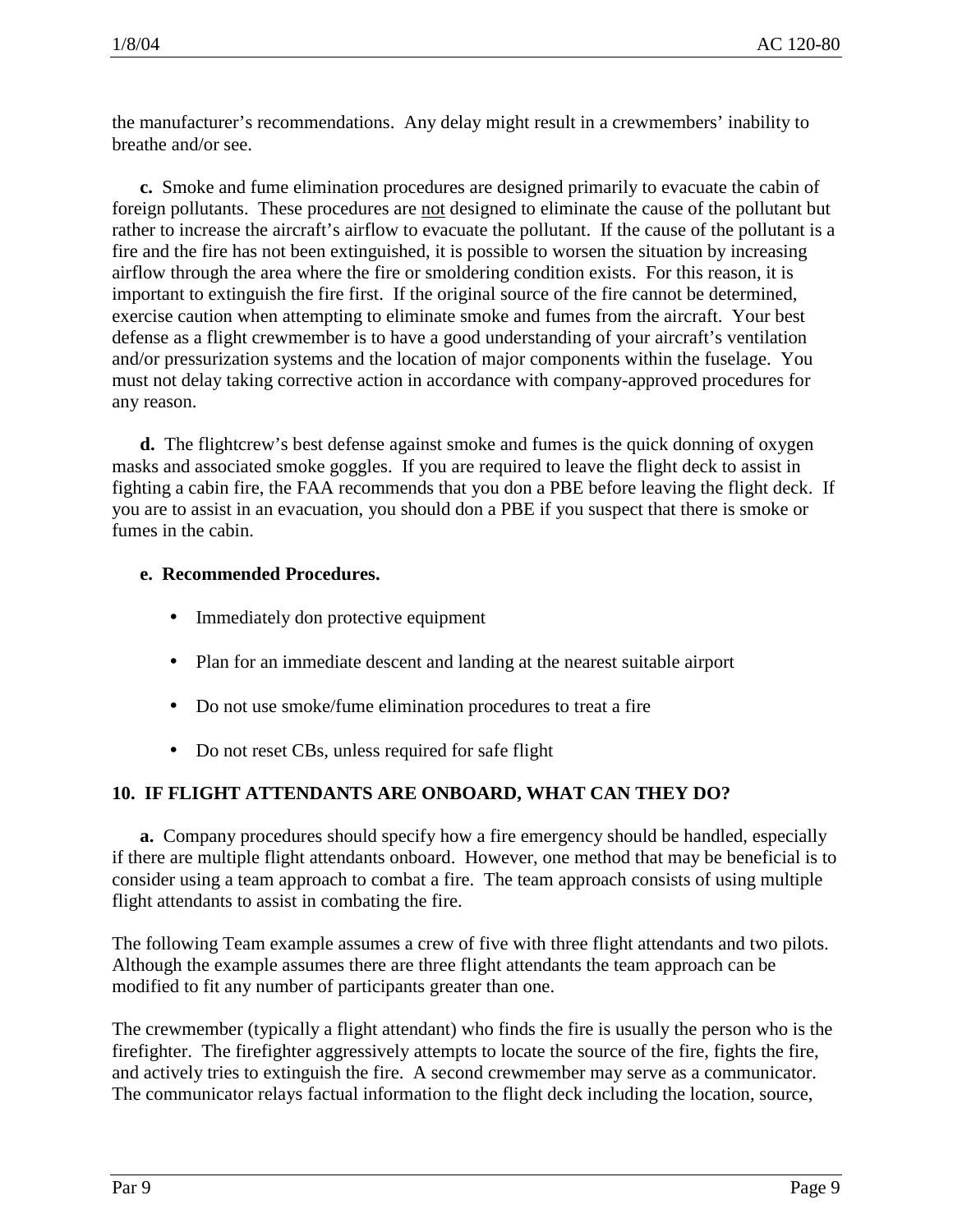and severity (e.g., is the fire under control, spreading, contained, extinguished) of the fire, the number of fire extinguishers used, smoke conditions, and what is being done to extinguish the fire (prying apart paneling, discharging an extinguishing agent into the sidewall or overhead). The communicator also makes announcements to inform and calm the passengers. Another crewmember, a runner, can assist by:

- Obtaining additional firefighting supplies
- Relocating passengers
- Distributing towels for passengers' use to cover their noses or mouths to filter out smoke
- Ensuring aircraft and or therapeutic oxygen bottles are moved out of the immediate area
- Generally assisting with firefighting support activities as may be required

**b.** In a single flight attendant operation, when a fire is suspected, immediate communication and coordination with the flight deck is critical. Be sure to follow established company procedures. The flight attendant performs a variety of tasks with the most important being aggressively pursuing and extinguishing the fire.

#### **c. Recommended Procedures.**

- Be aggressive; if flames are visible, fight the fire immediately
- Someone must immediately notify the flightcrew
- If flames are not visible, find the base or source of the fire
- Do not reset CBs, unless required for safe flight
- Relocate passengers as necessary
- Locate hot spots using the back of your hand
- Don PBE
- When searching for the source of a fire, open storage compartments or doors very carefully

#### **11. WHAT IS THE FAA'S POLICY ABOUT RESETTING TRIPPED (POPPED) CIRCUIT BREAKERS (CB) IN-FLIGHT?**

**a. Resetting Circuit Breakers In Flight.** The FAA reiterates its concern about resetting CBs during flight. Crewmembers may create a potentially hazardous situation if they reset a CB without knowing what caused it to trip. A tripped CB should not be reset in flight unless doing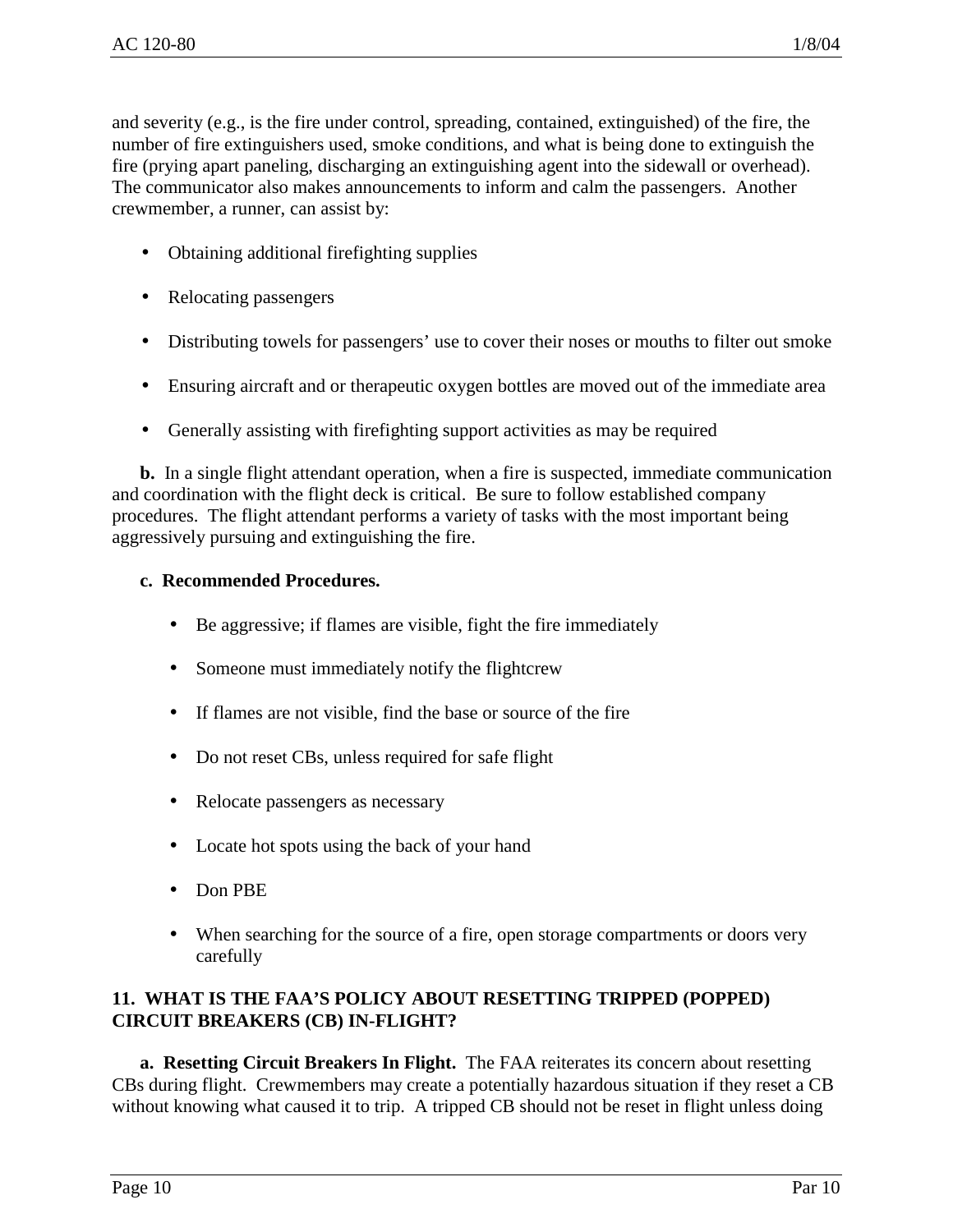so is consistent with explicit procedures specified in the approved operating manual used by the flightcrew or unless, in the judgment of the captain, resetting the CB is necessary for the safe completion of the flight. A detailed entry in the aircraft's maintenance log is a proven safety practice for tracking purposes, and may provide maintenance personnel with key information to enable prompt trouble-shooting and effective corrective action on the ground.

Air Carrier manuals and training programs should contain company policies and explicit procedures regarding resetting tripped CBs, both during flight and on the ground. The procedures shown in the manuals used by the air carrier's crewmembers, maintenance personnel and airplane ground servicing personnel should be consistent with the airplane manufacturer's guidance. Crewmembers should be reminded that a CB should not be used as a switch to perform procedural functions unless doing so is specified in approved company procedures or manufacturer's operating procedures.

**b. What are the potential hazards associated with tripped circuit breakers?** The FAA has published guidance material that states that circuit breakers are slow acting devices and may not offer sufficient disconnect protection during events such as arc tracking or insulation flashover. Arc tracking is a phenomenon in which a conductive carbon path is formed across an insulating surface. The carbon path provides a short circuit path through which current can flow (e.g., electrical arcing.) The effects of electrical faults can include:

- Component overheating
- Toxic fumes
- Smoke
- Fire
- Damage to wires, wire bundles, or parts
- Melting of holes in sheet metal parts by faulted, high current feeder cables
- Melting and burning of titanium bleed air ducts by a chaffed, high current feeder cable
- Electromagnetic interference (EMI) with equipment
- The simultaneous and unreasonable loss of both engine driven generators in a twoengine airplane

Additional information may be found in AC 25-16, Electrical Fault and Fire Prevention and Protection.

**c. May crewmembers use a CB as an on/off switch?** Since CBs are designed to open an electrical circuit automatically at a predetermined overload of current, they should not be used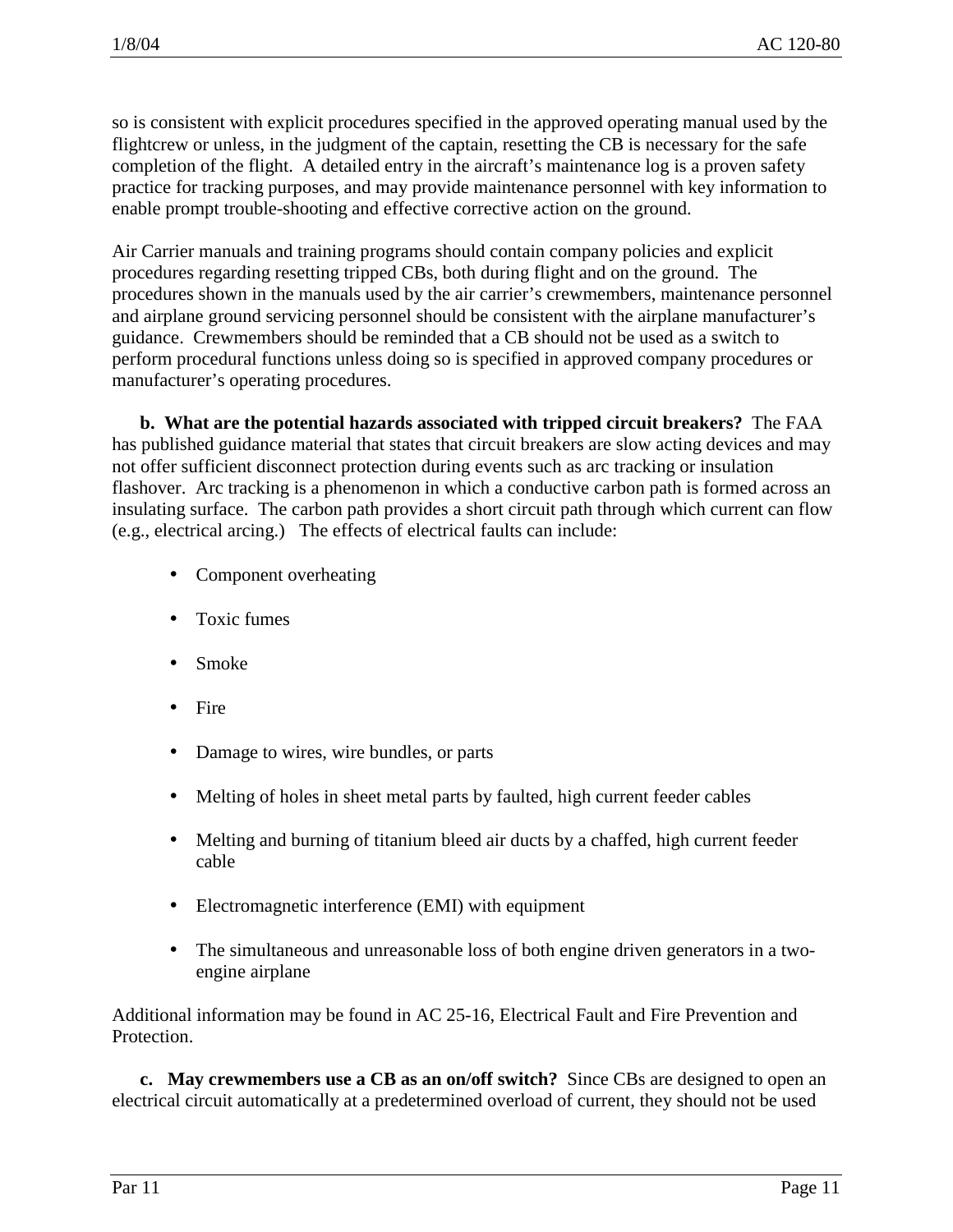for day-to-day operational functions because they would not be performing their intended function, which is protection against overloads. Circuit breakers, even those suitable for frequent operation, should not be used as a switch to turn protected items on or off. Exceptions to this procedure should be published and included in an air carrier's approved maintenance programs and flight operations manuals.

### **12. RECOMMENDED TRAINING.**

**a. Training Programs.** Certificate holders' crewmember training programs should stress the importance of crewmembers taking immediate and aggressive action when confronted with in-flight fires. It should also emphasize accessing and fighting hidden fires.

**b. Training.** Operators should include the following knowledge and skill objectives in their crewmember training programs:

#### **(1) Knowledge-based Objectives.**

**(a)** In the event of a known or suspected in-flight fire, crewmembers must know how to take immediate and aggressive action to locate the source of fires.

**(b)** To assist crewmembers in locating the source of fires, they must know the various aircraft cabin configurations (e.g., overhead, sidewall, cheek, and tunnel areas) that they are required to operate.

**(c)** Crewmembers must understand the proper methods and/or techniques to gain access to areas that may supports hidden fires and the location of any cabin panels that can be removed without special tools.

**(d)** Each fight crewmember must understand the aircraft ventilation systems, including normal and abnormal procedures, with emphasis on the potential effects of airflow on hidden fires.

**(e)** To enable crewmembers to locate critical equipment components within the fuselage area, operators' manuals should contain a cross section of the aircraft's fuselage showing the location of electrical, fuel, and hydraulic lines.

**(f)** Potential indications of hidden fires and the importance of not arbitrarily resetting CBs.

#### **(2) Skill-based Objectives.**

**(a)** Cabin crewmembers should practice the procedures and/or techniques associated with:

• Aggressively locating the source of the fire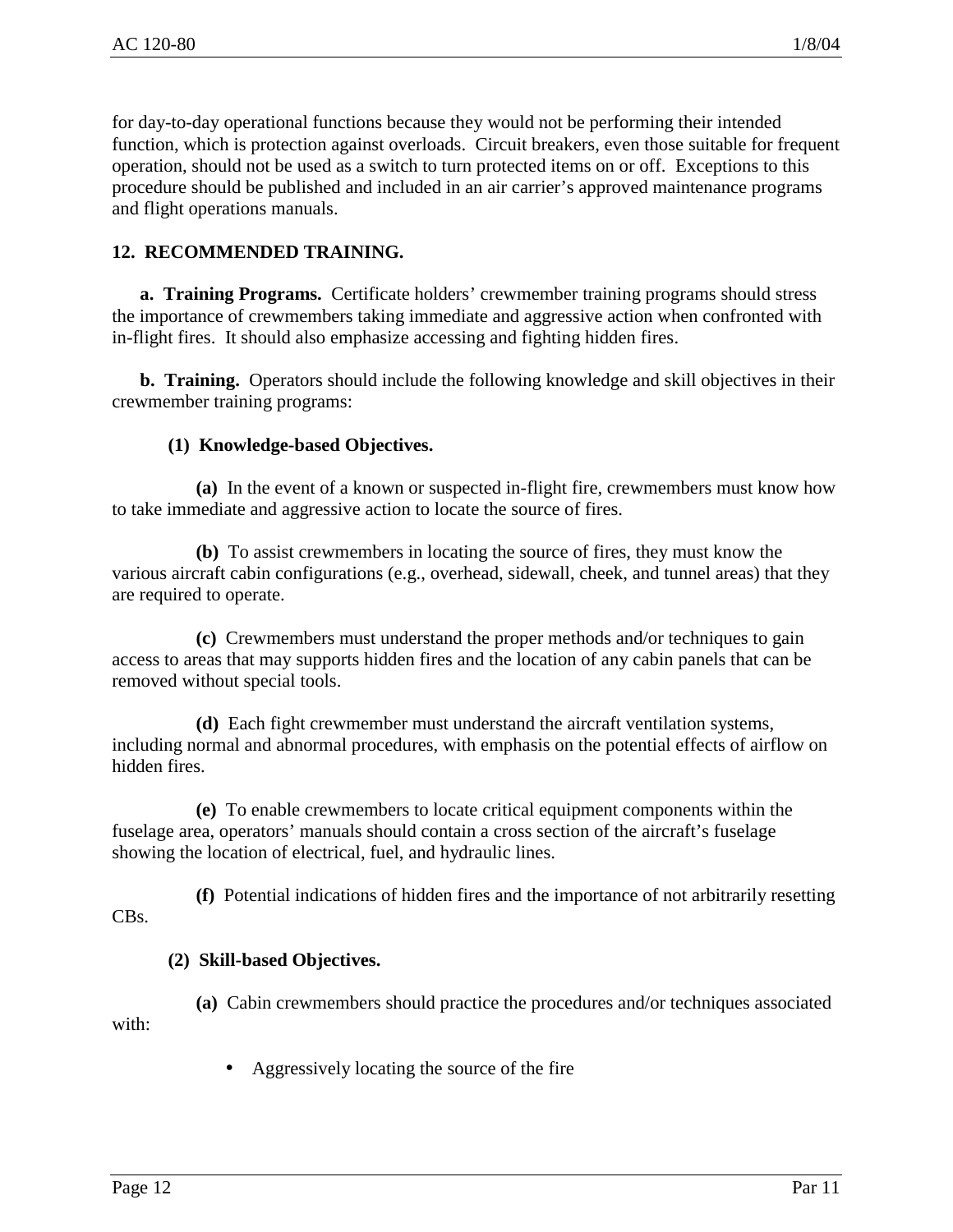- Selecting the appropriate extinguishing agent
- Relocating passengers as necessary
- Opening storage compartments or doors
- Notifying the flightcrew under non-normal circumstances
- Locating hot spots on interior panels

**(b)** Flight crewmembers should practice the procedures and/or techniques associated with:

- Planning for an immediate descent and landing at the nearest suitable airport
- Aggressively locating the source of a fire
- Notifying the cabin crew under non-normal circumstances
- Operating the aircraft with the use of protective breathing equipment and smoke goggles
- Alternate means of dispersing smoke and fumes when the source of a fire is unknown

# **13. RELATED REGULATIONS (Title 14 of the Code of Federal Regulations (14 CFR)).**

- Part 25, section 25.851
- Part 91, section 91.513
- Part 121, sections 121.119, 121.215, 121.221, 121.273, 121.275, 121.308, 121.309, 121.337, 121.417, and 121.703
- Part 135, sections 135.170, 135.331, and 135.415

#### **14. RELATED ADVISORY CIRCULARS.**

- AC 20-42C, Hand Fire Extinguishers for Use in Aircraft
- AC 25-9A, Smoke Detection, Penetration, and Evacuation Tests and Related Flight Manual Emergency Procedures
- AC 25-16, Electrical Fault and Fire Prevention and Protection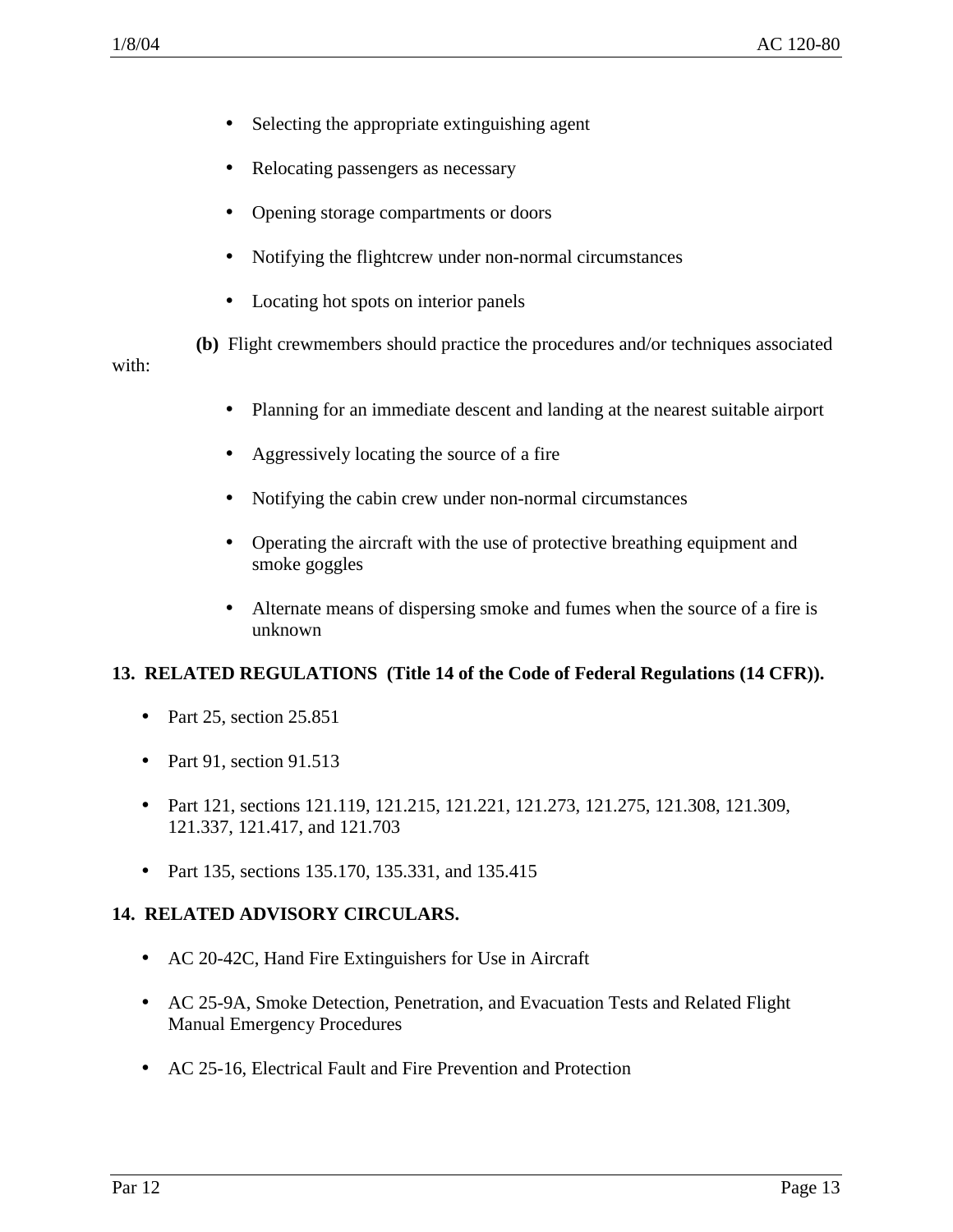• AC 120-48, Communication and Coordination Between Flight Crewmembers and Flight **Attendants** 

**15. RELATED RESEARCH MATERIAL.** You can obtain the following documents from various public sources such as the world wide web, public and university libraries, and the government entities or associations who published them.

- A Benefit Analysis for Enhanced Protection from Fires in Hidden Areas on Transport Aircraft, DOT/FAA/AR-02/50, CAA Paper 2002/01, Report prepared by R G W Cherry and Associates
- In-Flight Aircraft Seat Fire Extinguishing Tests (Cabin Hazard Measurements), DOT/FAA/CT-82/111, Hill, R.G., and Speitel, L., December 1982
- Effectiveness of Flight Attendants Attempting to Extinguish Fires in an Accessible Cargo Compartment, DOT/FAA/AR-TN99/29, Blake, D.R., April 1999
- Halon Extinguishment of Small Aircraft Instrument Panel Fires, DOT/FAA/CT-86/26, Slusher, G.R., Wright, J.A., and Speitel, L.C., December 1986
- NFPA 408, Standard for Aircraft Hand Portable Fire Extinguishers, 1999 Edition
- NFPA 12B Standard on Halon 1211 Fire Extinguishing Systems, 1990 Edition
- Halon 1211-Exposure Hazards, Ansul Technical Bulletin Number 47, 1980
- Chapters and sections of FAA Order 8400.10, Air Transportation Operations Inspector's Handbook, that address cabin safety issues and emergency procedures

# **16. HOW CAN I OBTAIN FAA PUBLICATIONS?**

**a.** For copies of free FAA Handbooks/Orders, the AC checklist, or ACs for which there is not a charge, send a written request to:

> U.S. Department of Transportation, Subsequent Distribution Office, SVC-121.23 Ardmore East Business Center 33410 75<sup>th</sup> Avenue Landover, MD 20785 FAX (301) 386-5394 (They accept mail and FAX request only.)

You may obtain FAA Handbooks and Orders on line at: http://www.faa.gov/avr/afs/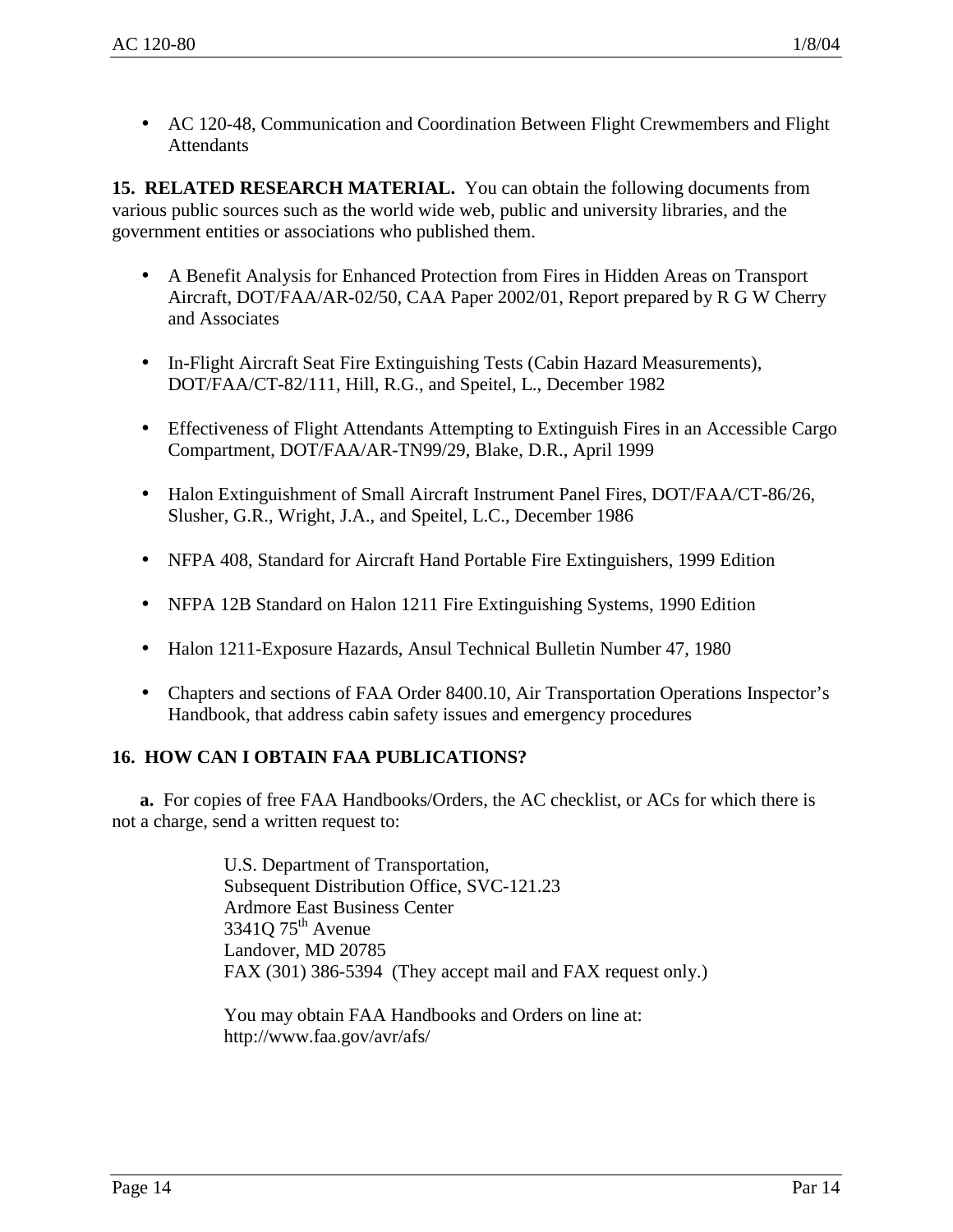You may also obtain Advisory Circulars on line at: http://www.faa.gov/Regulatory\_and\_Guidance\_Library/rgAdvisoryCircular.nsf/ MainFrame?OpenFrameSet

**b.** To purchase copies of Title 14 of the Code of Federal Regulations (14 CFR), FAA Handbooks/Orders, and ACs, send all requests to:

> Superintendent of Documents P.O. Box 371954 Pittsburgh, PA 15250-7954 (202) 512-1800 – Order Desk

You may also obtain 14 CFR on line at: http://www.faa.gov/ or http://www.access.gpo.gov/nara/cfr/cfrhtml\_00/Title\_14/14tab\_00.html

James J. Ballough Director, Flight Standards Service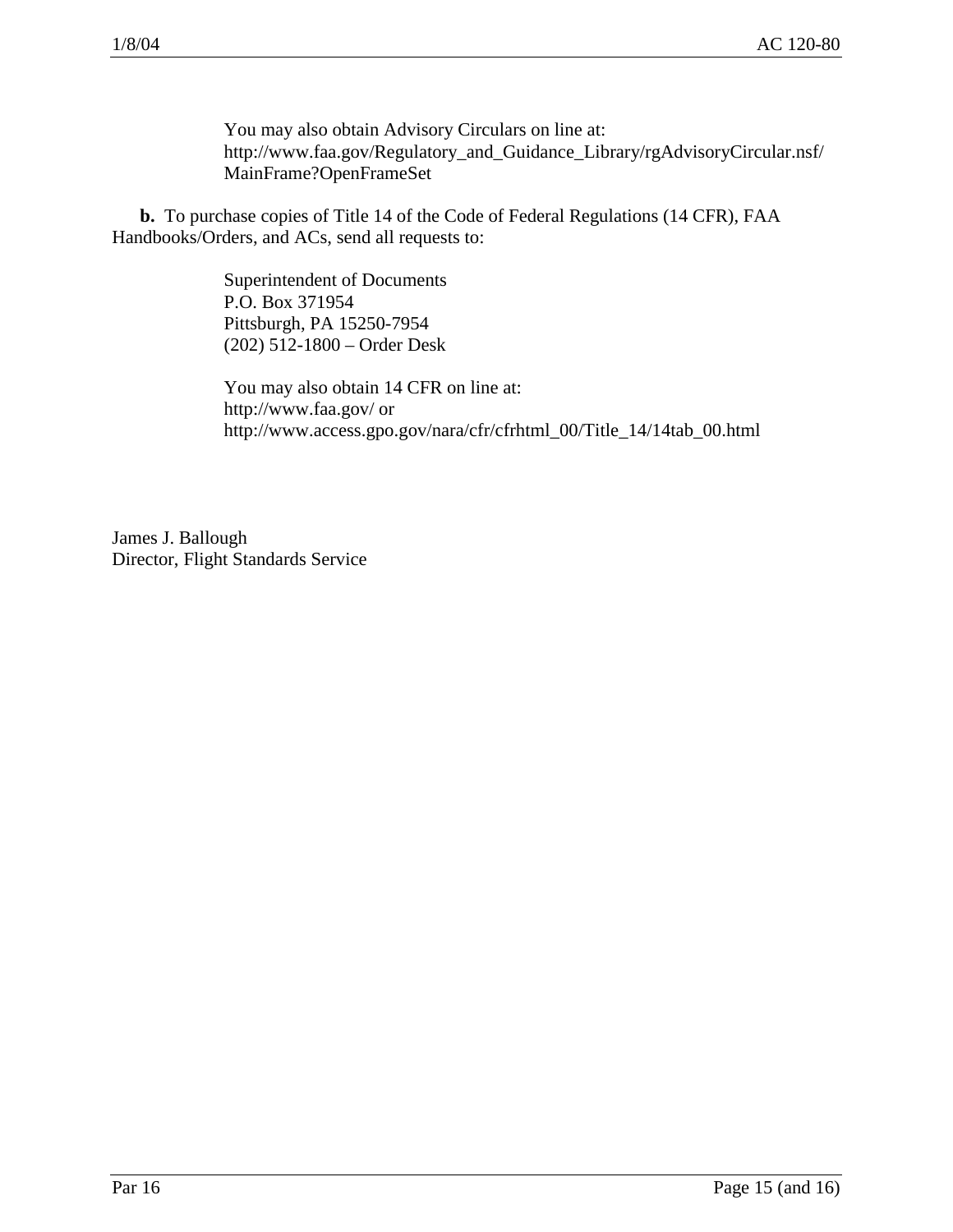# **NOTES ON APPENDICES**

The following appendices contain information about the dangers associated with in-flight fires. This information may also be used to develop training programs in support of the recommendations contained in this AC. The information does not represent a rigid FAA view of best practices, which may vary among fleets and among certificate holders, and may change over time. Some of the examples may be readily adapted to a certificate holder's training and operating manuals for various airplane fleets. Others may apply to a certain airplane fleet and may not be adaptable apart from that fleet.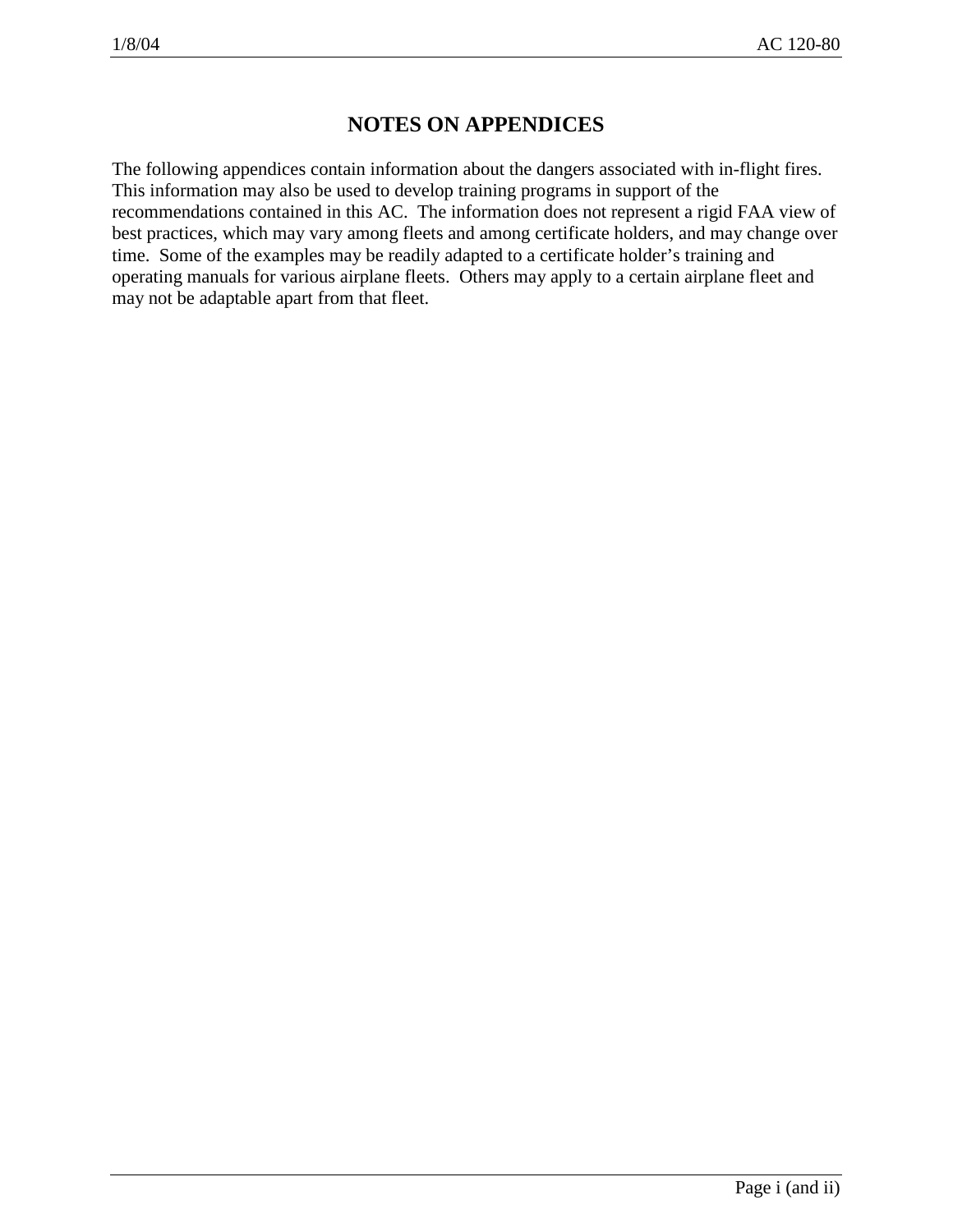#### **APPENDIX 1. NTSB ACCIDENT REVIEWS**

This AC was issued in part based on the following NTSB investigations of recent in-flight fires:

- On September 17, 1999, a McDonnell Douglas MD-88 operated by Delta Air Lines experienced an in-flight fire and made an emergency landing at Cincinnati and Northern Kentucky International Airport, Covington, Kentucky. The airplane sustained minor damage. There were no injuries to the 2 flight crewmembers, 3 flight attendants, 3 off-duty flight attendants, and 113 passengers during the evacuation.
- On August 8, 2000, a McDonnell Douglas DC-9-32 operated by Air Tran Airways as flight 913, experienced an in-flight fire and made an emergency landing at Greensboro Piedmont-Triad International Airport, Greensboro, North Carolina. The airplane was substantially damaged from the effects of fire, heat, and smoke. Of the 57 passengers and 5 crewmembers on board, 3 crewmembers and 2 passengers received minor injuries from smoke inhalation, and 8 other passengers received minor injuries during the evacuation.
- On November 29, 2000, a McDonnell Douglas DC-9-82 operated by American Airlines as flight 1683, was struck by lightning and experienced an in-flight fire that began shortly after takeoff from Reagan National Airport, Washington, DC. The flightcrew made an emergency landing at Dulles International Airport and ordered an evacuation. The airplane sustained minor damage. There were no injuries to the 2 pilots, 3 flight attendants, and 61 passengers during the evacuation.
- On June 2, 1983, a McDonnell Douglas DC-9 operated by Air Canada as flight 797 experienced an in-flight fire and made an emergency landing at Cincinnati and Northern Kentucky International Airport, Covington, Kentucky. The fire was initially detected when a passenger noticed a strange smell and a flight attendant saw smoke in one of the lavatories. Another flight attendant saw that the smoke was coming from the seams between the walls and ceiling in the lavatory. During the descent, the smoke increased and moved forward in the cabin. After the airplane landed, flight attendants initiated an emergency evacuation. Of the 41 passengers and 5 crewmembers on board, 23 passengers were unable to evacuate and died in the fire. The airplane was destroyed.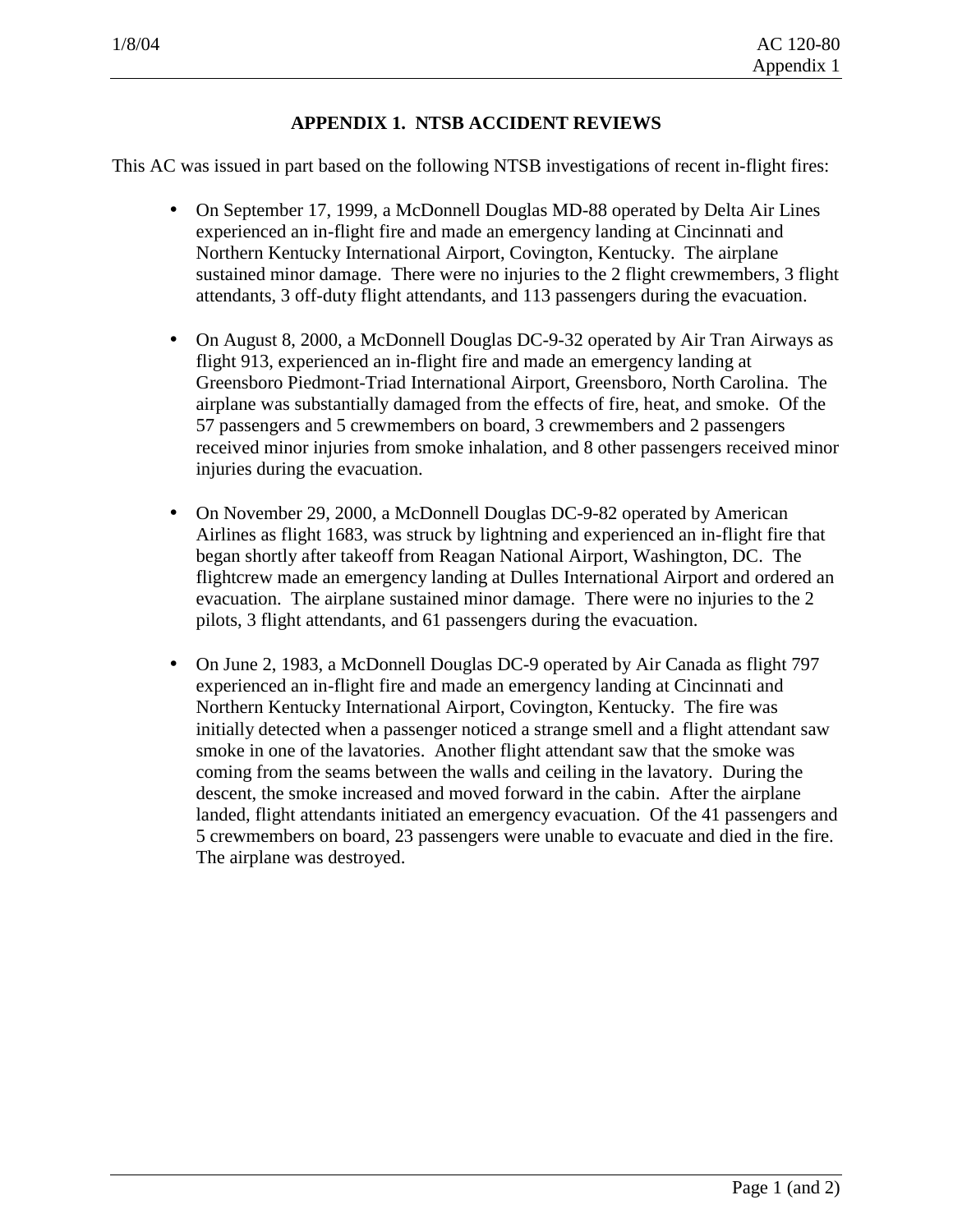# **APPENDIX 2. TYPICAL WIDE BODY CROSS SECTION**

Although the following diagram represents a typical wide body aircraft, many narrow body aircraft have the same general layout and ventilation air flow. Other than the cabin height and width the main difference between wide body and narrow body aircraft is the volume of free space in the overhead area. This free space can range from a few feet to more than 4 feet in wide body aircraft and to a little as a few inches in small regional jets. Crewmembers must understand the volume of overhead space in a particular aircraft to effectively combat hidden fires in this area.

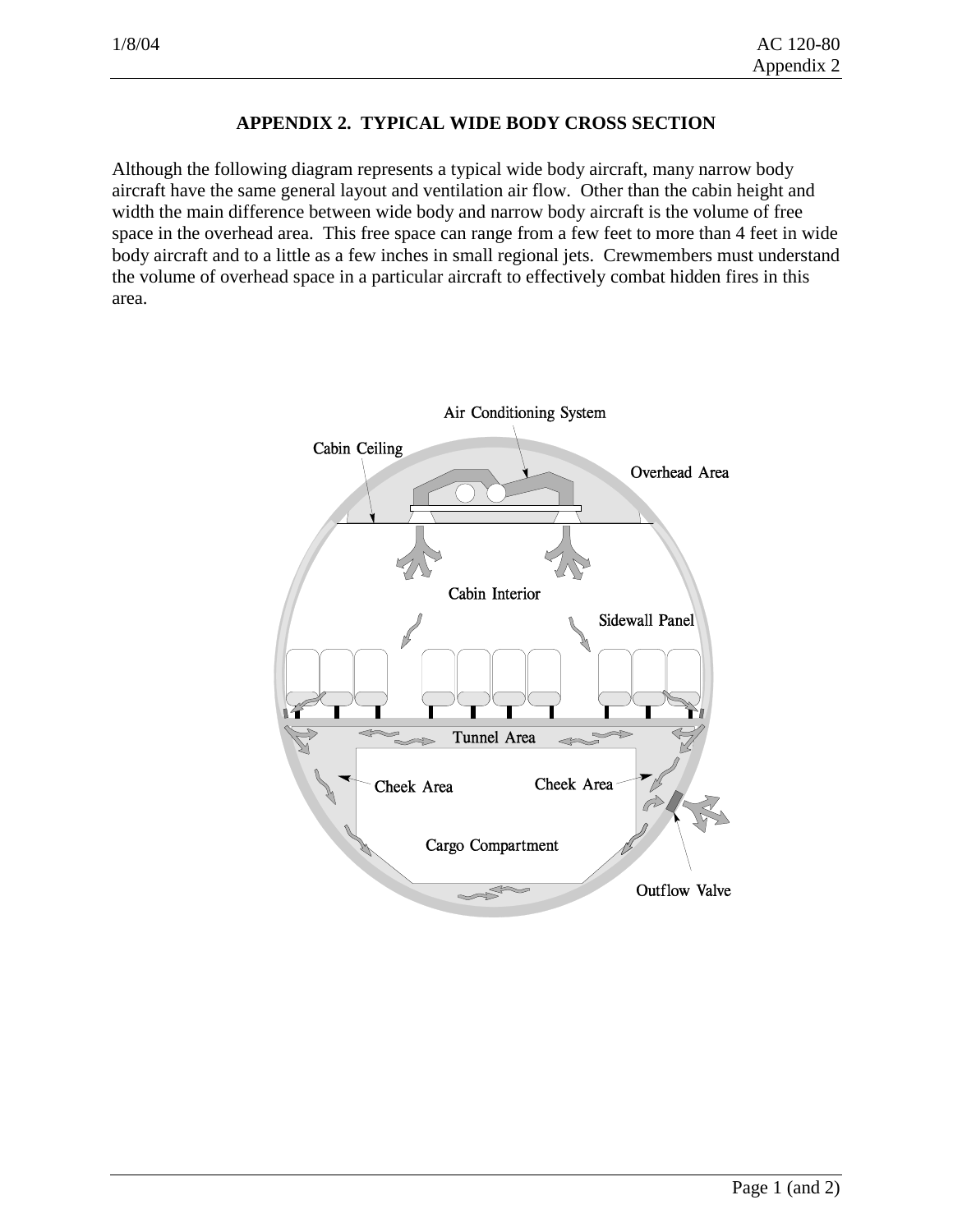# **APPENDIX 3. TIME TO BECOMING NONSURVIVABLE 1**

The following chart depicts the time that various crews had from the first indication of the presence of a hidden fire, to the time that fire became catastrophically uncontrollable.

| <b>DATE</b> | <b>LOCATION</b>                           | <b>AIRCRAFT TYPE</b> | <b>TIME TO</b><br><b>BECOME NON-</b><br><b>SURVIVABLE</b><br>(MINUTES) |
|-------------|-------------------------------------------|----------------------|------------------------------------------------------------------------|
| 07-26-1969  | BISKRA,<br><b>ALGERIA</b>                 | <b>CARAVELLE</b>     | 26                                                                     |
| 07-11-1973  | PARIS,<br><b>FRANCE</b>                   | <b>B-707</b>         | 7                                                                      |
| 11-03-1973  | <b>BOSTON, USA</b>                        | <b>B-707</b>         | 35                                                                     |
| 11-26-1979  | JEDDAH,<br><b>SAUDIA</b><br><b>ARABIA</b> | $B-707$              | 17                                                                     |
| 06-02-1983  | CINCINATTI,<br><b>USA</b>                 | $DC-9$               | 19                                                                     |
| 11-28-1987  | MAURITIUS,<br><b>INDIAN OCEAN</b>         | <b>B-747</b>         | 19                                                                     |
| 09-02-1998  | NOVA SCOTIA,<br><b>CANADA</b>             | $MD-11$              | 16                                                                     |

For aircraft with hidden fires, an approximate assessment is that only one third will reach an airfield before the fire becomes uncontrollable.<sup>2</sup>

 1 CAA PAPER 2002/02, (FAA Reference DOT/FAA/AR-02/50), "A Benefit Analysis for Enhanced Protection from Fires in Hidden Areas on Transport Aircraft, p." 6

<sup>&</sup>lt;sup>2</sup> CAA PAPER 2002/02, (FAA Reference DOT/FAA/AR-02/50), "A Benefit Analysis for Enhanced Protection from Fires in Hidden Areas on Transport Aircraft," p. 20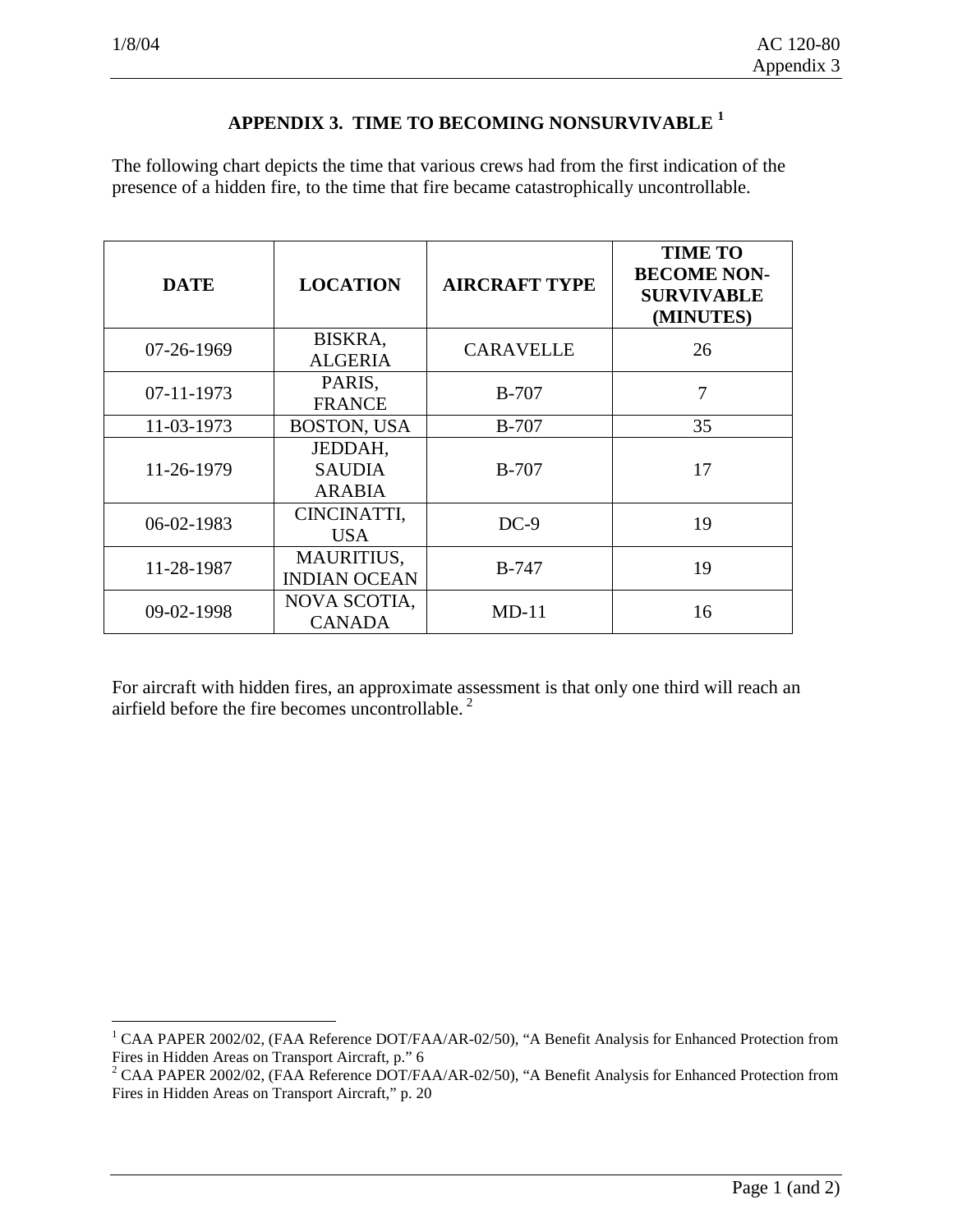#### **APPENDIX 4. INFORMATION ON USING HAND FIRE EXTINGUISHERS**

The following information has been extracted from AC 20-42C, Hand Fire Extinguishers for Use in Aircraft, and presented here for your review and ease of reference. The information presented below is current as of the date of this AC. However, this Appendix will not necessarily be updated. To ensure you have current information relating to hand fire extinguishers for use in the aircraft you should refer to AC 20-42.

**a. Types of Fires.** To select an appropriate extinguisher for use in an aircraft, consider the following classes of fires (as defined in the National Fire Protection Association (NFPA) Standard 10) that are likely to occur:

**(1) Class A.** Fires in ordinary combustible materials, such as wood, cloth, paper, rubber, and plastics for which the quenching and cooling effects of quantities of water, or of solutions containing a large percentage of water, are of prime importance.

**(2) Class B.** Fires in flammable liquids, oils, greases, tars, oil base paints, lacquers, and flammable gases for which extinguishing agents having a blanket effect are essential.

**(3) Class C.** Fires involving energized electrical equipment and where the electrical nonconductivity of the extinguishing agent is important.

**(4) Class D.** Fires, involving combustible metals such as magnesium, titanium, zirconium, sodium, lithium, and potassium, and require extinguishing agents of the dry powder types. The recommendations of the manufacturer for use of those extinguishers should he followed because of the possible chemical reaction between the burning metal and the extinguishing agent.

**b. Extinguishing Agents Appropriate for Types of Fires.** The following extinguishing agents are recommended, as appropriate, for use on the types of fires specified below and as defined in paragraph 7a of AC 20-42C:

- **(1)** Carbon Dioxide Class B or C.
- **(2)** Water Class A.
- **(3)** Dry Chemicals Class A, B, or C.
- **(4)** Halogenated Hydrocarbons (Halon) Class A, B, or C.
- **(5)** Specialized Dry Powder Class D.

**NOTE: Only "all purpose" or A, B, C dry chemical powder extinguishers containing monoammonium phosphate have a UL Class A, B, C rating: all other powders have a Class B, C rating only.**